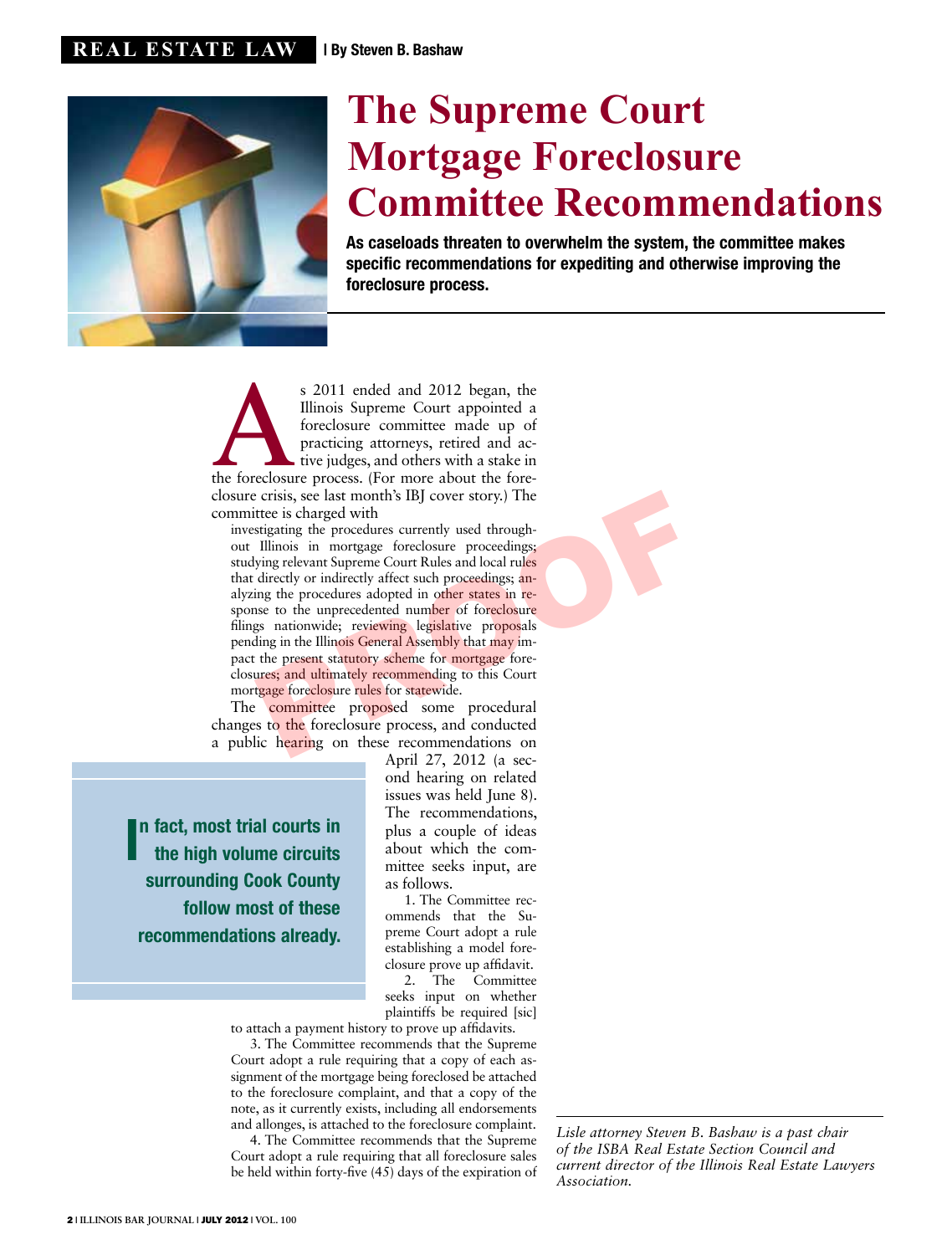the redemption period unless extended by direction of the plaintiff or by court order.

5. The Committee recommends that the Supreme Court adopt a rule requiring that upon entry of a judgment of foreclo sure and sale, plaintiff be required to send notice to all defendants, including defen dants in default, of the foreclosure sale date, time and location.

6. The Committee recommends that the Supreme Court adopt a rule requiring court clerks to send a notice to all defaulted borrowers. The notice should advise defaulted borrowers that: (1) the court has entered a default order of fore closure and sale; (2) the borrower may file a motion to vacate that order as soon as possible; (3) the borrower may redeem the property from foreclosure by paying the total amount due plus fees and costs, by a specific calendar day; (4) referring the borrower to local resources for legal assis tance in preparing a motion to vacate; and (5) advising the borrower to act immedi ately. The court clerk should be required to send the notice of default to the property address and to any secondary address at which the borrower was served with pro cess and to place proof of this service in the court file.

7. The Committee recommends that the Supreme Court adopt a rule, or that the Illinois Code of Civil Procedure be amended to require that a special represen tative be appointed to stand in the place of deceased mortgagors in cases where no es tate has been opened.

8. The Committee recommends that the Supreme Court adopt a rule that in instances where the sale of a foreclosed property generates a surplus over the amount owed to lien holders as set forth in the judgment, the plaintiffs' attorney send a special notice to the mortgagors ad vising them of the surplus and enclosing a simple form to file with the court clerk to claim the surplus, and that any person claiming a surplus be required to appear in open court to be examined under oath and identified on the record as being the same person as the one authorized to claim the surplus.

9. The Committee seeks input on whether the Supreme Court adopt a rule requiring plaintiffs' attorneys to file a sep arate affidavit along with the prove up af fidavit stating that they had spoken to a specifically-named person who worked for their client and verified, through that con versation, that the figures were correct and the foreclosure was justified. 1

## Reaction to the recommendations

Recommendation 1 – the proposed adoption of a model foreclosure proveup affidavit – might be expected to be

the most controversial, because it ap pears to establish a "safe-harbor" and re move the strict application of Supreme Court Rule 191 (evidentiary affidavits). In fact, though, it was actually fairly well received.

Though some defendant's attorneys argue that the current prove-up require ments (foundation, personal knowledge, attaching the business records) are neces sary despite the volume of cases, there is clear support for streamlining the system.

Recommendation 3 – that assign ments and fully endorsed notes be at tached to the complaint – is designed to make the system more transparent and generally has been lauded.

Recommendation 4 – the "45 day sale" limit – resulted in a renewed call from plaintiffs that selling officers be ap pointed to help lower the sale backlog in counties now only appointing the sheriff. This is perceived as a way to expedite sales and is even embraced by some defense lawyers as a way to bring certainty to the foreclosure process, though it may mean reduced occupancy periods for their clients.

Everyone seems to agree that requiring notices to be issued by the clerk, protecting the borrower's right to recover a surplus, and requiring appointment of a special representative for deceased mort gagor in accord with *ABN AMRO Mort gage Group, Inc. vs. McGahan, et al*, 231 Ill.2d 577, 910 N.E.2d 1126 (2010) (Recommendations 6 and 7) are steps worth taking. Recommendation 8 – the last recommendation, which is that the plaintiff's attorney specify that a specific person confirms the figures on behalf of the plaintiff – was objected to by some in the plaintiffs' bar as duplicative of pro tection accorded by Supreme Court Rule 137, but the "robo-signing" controversy may overcome that resistance. e required to<br>
the property<br>
of the property<br>
of the property<br>
is service in<br>
although the property<br>
in may meands that<br>
rule, or that<br>
Procedure be<br>
in may meands that<br>
Procedure be<br>
in may meands that<br>
Procedure be<br>
in m

> In fact, most trial courts in the high volume circuits surrounding Cook County follow most of these recom mendations already, and only when the sheer volume of cases overwhelms the courts do the safeguards fail. There are days when the trial courts have too many cases to carefully inspect the affidavits and receive the original mortgage and note into evidence.

> Does this mean that the Code of Civil Procedure should be amended to cre ate safe harbors and exceptions to help deal with the volume? We all hope the day comes when the economy revives